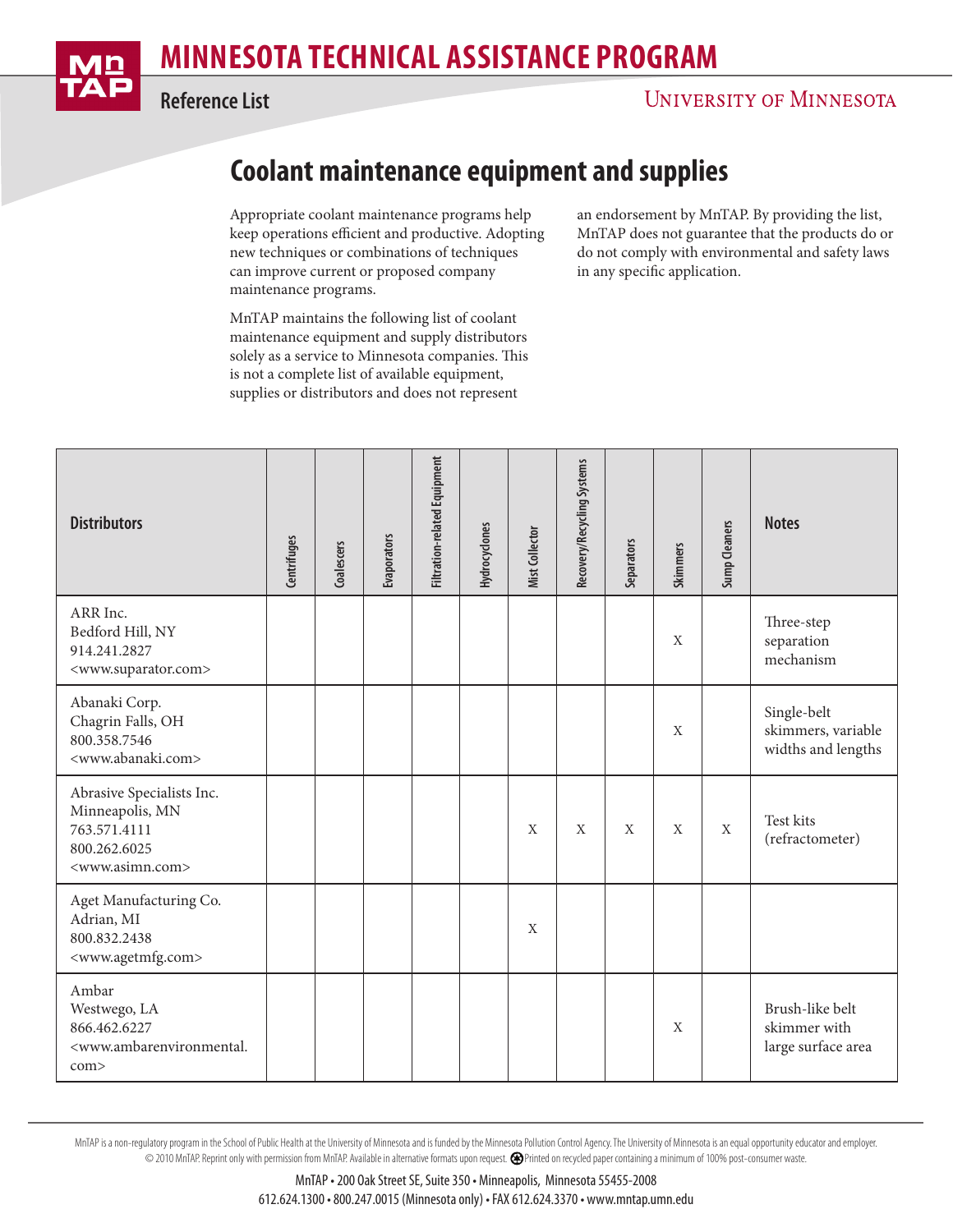| <b>Distributors</b>                                                                                                                | Centrifuges | Coalescers  | Evaporators | <b>Filtration-related Equipment</b> | Hydrocyclones | Mist Collector | Recovery/Recycling Systems | Separators | <b>Skimmers</b> | <b>Sump Cleaners</b> | <b>Notes</b>                                                  |
|------------------------------------------------------------------------------------------------------------------------------------|-------------|-------------|-------------|-------------------------------------|---------------|----------------|----------------------------|------------|-----------------|----------------------|---------------------------------------------------------------|
| AML Industries, Inc.<br>Hatboro, PA<br>800.258.4410<br><www.lavin<br>centrifuge.com&gt;</www.lavin<br>                             | X           | $\mathbf X$ |             | Oil<br>Solid                        | $\mathbf X$   |                | X                          | X          | X               | X                    | Biodiesel and<br>aquaculture<br>capabilities                  |
| Barnes International, Inc.<br>Rockford, IL<br>800.435.4877<br><www.barnesintl.com></www.barnesintl.com>                            |             |             |             | Solid                               |               |                | X                          | X          |                 |                      |                                                               |
| Barrett Centrifugals, Inc.<br>Worcester, MA<br>800.228.6442<br><www.barrettinc.com></www.barrettinc.com>                           | X           |             |             |                                     |               |                |                            |            |                 |                      |                                                               |
| Beckart Environmental, Inc.<br>Kenosha, WI<br>262.656.7680<br><www.beckart.com></www.beckart.com>                                  |             | X           |             | Oil<br>Solid                        |               |                | X                          |            |                 |                      | Emulsion breaker,<br>precipitants                             |
| Bisco Enterprise, Inc.<br>Addison, IL<br>800.878.7309<br><www.biscoair.com></www.biscoair.com>                                     |             |             |             | Oil<br>Solid                        |               | X              | X                          |            |                 |                      | Clean air products                                            |
| Chemetall Oakite<br>New Providence, NJ<br>800.526.4473<br><www.chemetallamericas.<br>com&gt;</www.chemetallamericas.<br>           | X           | X           | X           | Solid                               |               |                | X                          |            | X               | $\mathbf X$          | Biocides                                                      |
| COMO Industrial<br>Equipment, Inc.<br>Janesville, WI<br>800.451.0028 ext. 125<br><www.comoindustrial.com></www.comoindustrial.com> |             | X           |             | Oil<br>Solid                        |               |                | X                          |            | X               |                      | Disk skimmers,<br>filtration and<br>purification<br>equipment |
| Coolant Consultants, Inc.<br>Owatonna, MN<br>507.451.8537<br><www.coolantconsultants.<br>com&gt;</www.coolantconsultants.<br>      | $\mathbf X$ | X           |             | Oil                                 |               |                | X                          |            | X               | $\mathbf X$          | Test kits<br>(refractometer)                                  |
| Coventya<br>Brooklyn Heights, OH<br>216.351.1500<br><www.coventya.com></www.coventya.com>                                          |             |             |             |                                     |               |                |                            |            |                 |                      | Emulsion breaker                                              |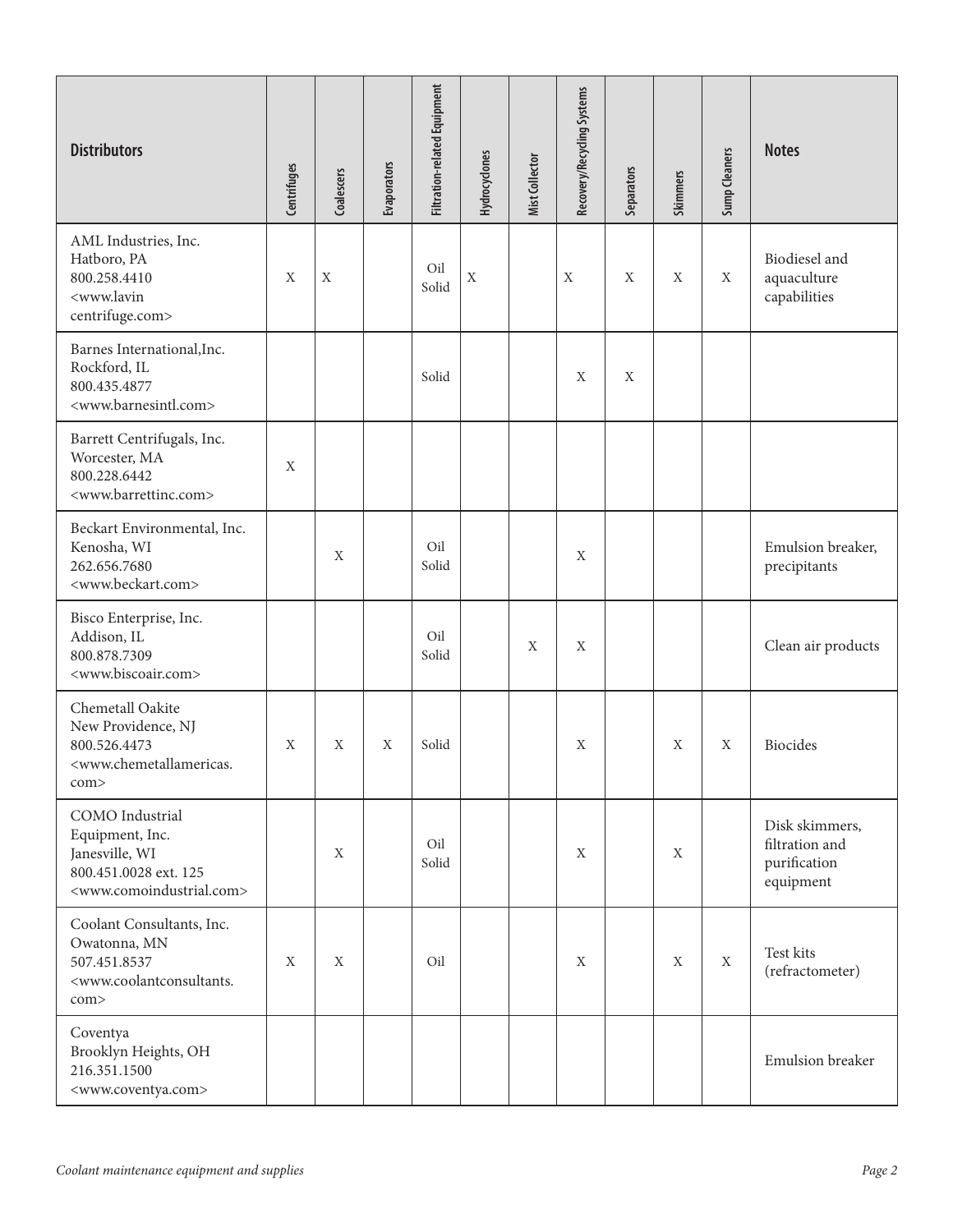| <b>Distributors</b>                                                                                               | Centrifuges | Coalescers | Evaporators | <b>Filtration-related Equipment</b> | Hydrocyclones | <b>Mist Collector</b> | Recovery/Recycling Systems | Separators | <b>Skimmers</b> | Sump Cleaners    | <b>Notes</b>                                                                                    |
|-------------------------------------------------------------------------------------------------------------------|-------------|------------|-------------|-------------------------------------|---------------|-----------------------|----------------------------|------------|-----------------|------------------|-------------------------------------------------------------------------------------------------|
| Dober Chemical Corp.<br>Midlothian, IL<br>800.323.4983<br><www.dober-group.com></www.dober-group.com>             |             |            |             | Oil<br>Solid                        |               |                       | $\mathbf X$                |            | X               |                  | Emulsion breaker,<br>precipitants                                                               |
| Duall, a division of<br>Met-Pro Corp.<br>Owosso, MI<br>989.725.8184<br><www.dualldiv.com></www.dualldiv.com>      |             |            |             |                                     |               | $\mathbf X$           |                            |            |                 |                  |                                                                                                 |
| DuBois Chemicals<br>Sharonville, OH<br>800.438.2647<br><www.duboischemicals.<br>com&gt;</www.duboischemicals.<br> |             |            | X           |                                     |               | $\mathbf X$           |                            |            |                 |                  | Biocides,<br>emulsion breaker,<br>precipitants, test<br>kits (titration kit<br>for own coolant) |
| EdjeTech Services<br>Wellington, OH<br>800.242.0525<br><www.edjetech.com></www.edjetech.com>                      | X           | X          |             | Oil<br>Solid                        | X             | X                     | X                          | X          | X               | $\mathbf{X}$     | Ultrafiltration<br>equipment                                                                    |
| Encyclon Inc.<br>Kenosha, WI<br>800.767.3551<br><www.encyclon.com></www.encyclon.com>                             | X           |            |             | Oil<br>Solid                        | X             |                       | $\mathbf X$                | X          | $\mathbf X$     | $\boldsymbol{X}$ | Belt and disk<br>skimmers                                                                       |
| <b>Energy Sales</b><br>Burnsville, MN<br>952.890.2966<br><www.energysalesinc.com></www.energysalesinc.com>        |             |            |             | Solid                               |               |                       |                            |            |                 |                  |                                                                                                 |
| Eriez Manufacturing Co.<br>Erie, PA<br>800.345.4946<br><www.eriez.com></www.eriez.com>                            |             |            |             | Solid                               |               |                       |                            | X          |                 |                  |                                                                                                 |
| Filtertech<br>Manlius, NY<br>315.682.8815<br><www.filtertech.com></www.filtertech.com>                            | X           | X          | X           | Oil<br>Solid                        |               |                       | $\mathbf X$                | X          | X               | X                |                                                                                                 |
| Filtration Systems Products,<br>Inc.<br>St. Louis, MO<br>800.444.4720<br><www.fsptbm.com></www.fsptbm.com>        |             |            |             | Solid                               |               | $\mathbf X$           |                            |            |                 |                  |                                                                                                 |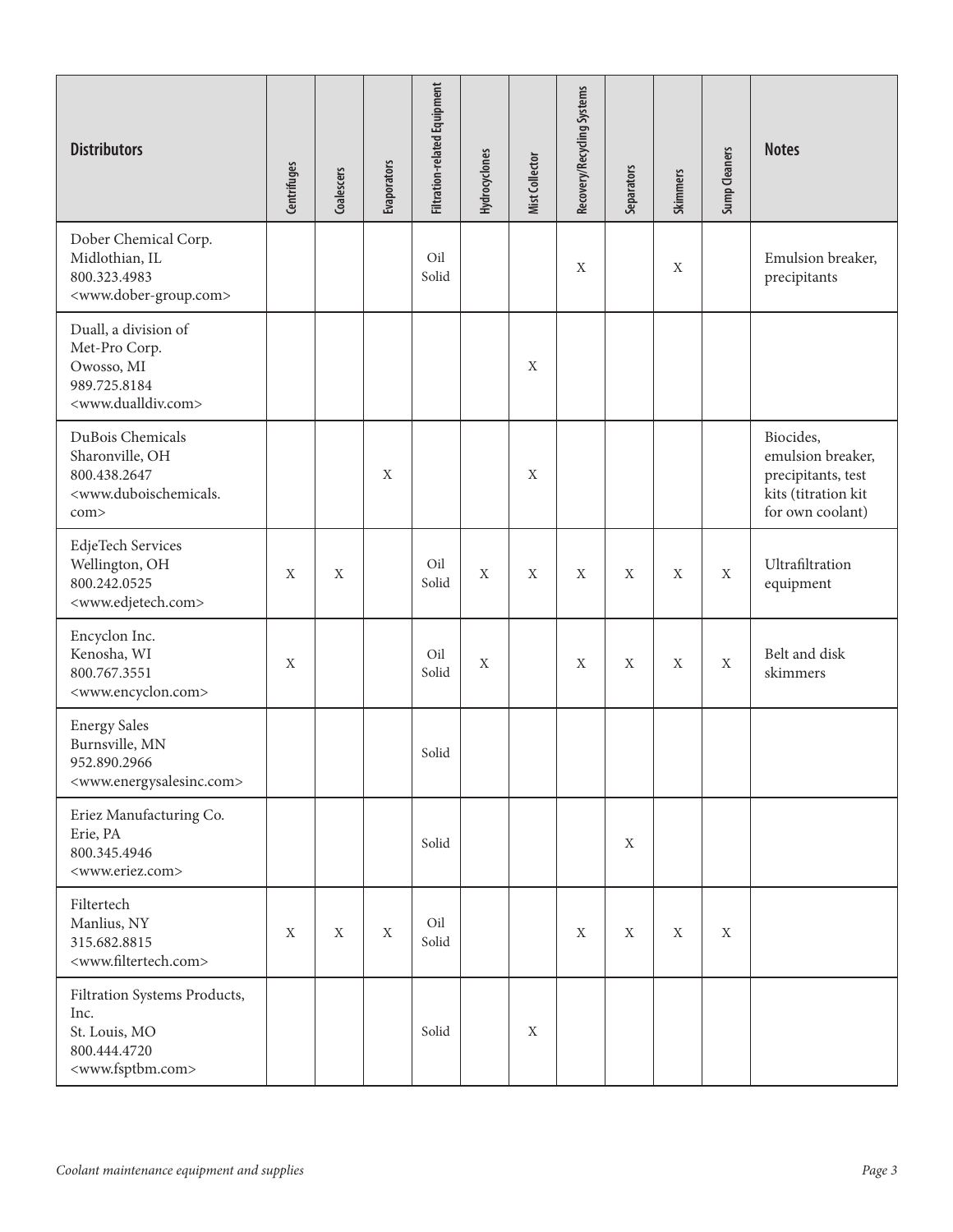| <b>Distributors</b>                                                                                                            | <b>Centrifuges</b> | Coalescers   | Evaporators | <b>Filtration-related Equipment</b> | Hydrocyclones | Mist Collector | Recovery/Recycling Systems | Separators | <b>Skimmers</b> | Sump Cleaners | <b>Notes</b>                                                          |
|--------------------------------------------------------------------------------------------------------------------------------|--------------------|--------------|-------------|-------------------------------------|---------------|----------------|----------------------------|------------|-----------------|---------------|-----------------------------------------------------------------------|
| Fluid Management, Inc.<br>Minneapolis, MN<br>612.378.2580<br>888.227.8808<br><www.coolantrecycle.com></www.coolantrecycle.com> | X                  | X            | X           |                                     |               |                | X                          |            | X               | X             | Test kits (titration,<br>refractometer);<br>coolant<br>maintenance    |
| Fluid Solutions Inc.<br>Minneapolis, MN<br>763.533.2943<br><www.fsi3000.com></www.fsi3000.com>                                 | X                  | X            | X           | Solid                               | X             |                | X                          | X          | X               | $\mathbf X$   | Biocides (ozone),<br>reverse osmosis,<br>test kits (water<br>quality) |
| Fremont Industries<br>Shakopee, MN<br>952.445.4121<br><www.fremontind.com></www.fremontind.com>                                |                    | X            |             |                                     |               |                |                            |            |                 |               | Emulsion breaker,<br>precipitants,<br>test kits<br>(refractometer)    |
| Glanon International, Inc.<br>Deer Park, NY<br>800.345.6556<br><www.filter-cart.com></www.filter-cart.com>                     |                    |              |             | Solid                               | X             |                | X                          |            | X               | X             |                                                                       |
| Hach Co.<br>Loveland, CO<br>800.227.4224<br><www.hach.com></www.hach.com>                                                      | X                  |              |             | Solid                               |               |                |                            |            |                 |               | Test kits (water<br>quality)                                          |
| Infinitex<br>Clarence Center, NY<br>716.741.8381<br><www.splitter.com></www.splitter.com>                                      |                    |              |             | Oil                                 |               |                |                            |            |                 |               |                                                                       |
| Landa<br>Camas, WA<br>800.526.3248 ext. 2<br><www.landa.com></www.landa.com>                                                   |                    | $\mathbf{X}$ | X           | Oil<br>Solid                        |               |                | X                          |            | X               | $\mathbf X$   | pH test kits                                                          |
| Magnetool, Inc.<br>Troy, MI<br>248.588.5400<br><www.magnetoolinc.com></www.magnetoolinc.com>                                   |                    |              |             | Solid                               |               |                | $\mathbf X$                |            |                 |               |                                                                       |
| Master Chemical Corp.<br>Perrysburg, OH<br>419.874.7902<br><www.masterchemical.com></www.masterchemical.com>                   | X                  | X            |             | Oil                                 |               |                | X                          |            | X               | X             |                                                                       |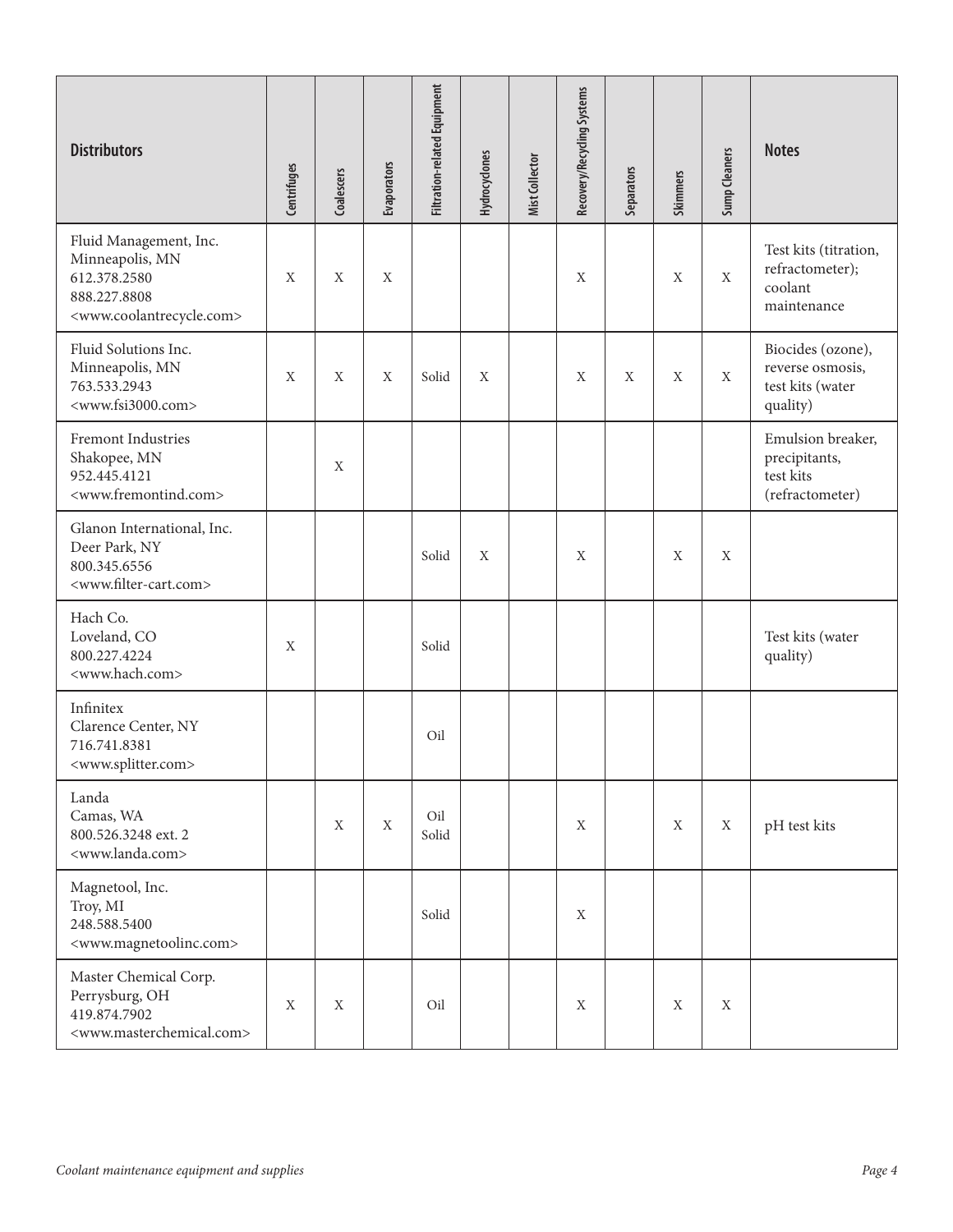| <b>Distributors</b>                                                                                                                      | Centrifuges | Coalescers | Evaporators | <b>Filtration-related Equipment</b> | Hydrocyclones | Mist Collector | Recovery/Recycling Systems | Separators | <b>Skimmers</b> | Sump Cleaners    | <b>Notes</b>                                                                                 |
|------------------------------------------------------------------------------------------------------------------------------------------|-------------|------------|-------------|-------------------------------------|---------------|----------------|----------------------------|------------|-----------------|------------------|----------------------------------------------------------------------------------------------|
| Nalco Co.<br>Naperville, IL<br>630.305.1000<br><www.nalco.com></www.nalco.com>                                                           | X           |            |             |                                     |               |                | $\mathbf X$                |            |                 |                  | Emulsion breaker,<br>test kits ("trasar"<br>concentration<br>control)                        |
| Oil Skimmers, Inc.<br>Cleveland, OH<br>800.200.4603<br><www.oilskim.com></www.oilskim.com>                                               |             |            |             |                                     |               |                |                            |            | X               |                  | Belt and floating<br>tube skimmers                                                           |
| Polytech Filtration Systems,<br>Inc.<br>Hudson, MA<br>978.562.7700<br><www.polytech-filtration.<br>com&gt;</www.polytech-filtration.<br> | $\mathbf X$ | X          |             | Solid                               | X             |                | $\mathbf X$                | X          | X               | X                |                                                                                              |
| Prab Monlan<br>Kalamazoo, MI<br>800.493.3462<br><www.prabmonlan.com></www.prabmonlan.com>                                                | X           | X          | X           | Oil<br>Solid                        |               |                | X                          | X          | X               | X                | Floating skimmers,<br>specialize in<br>reclamation<br>systems for<br>coolants and<br>washing |
| Royal Products<br>Hauppauge, NY<br>800.645.4174<br><www.royalprod.com></www.royalprod.com>                                               |             |            |             |                                     |               | $\mathbf X$    |                            |            |                 | $\mathbf X$      |                                                                                              |
| Safety-Kleen Systems, Inc.<br>Plano, TX<br>800.669.5740<br><www.safetykleen.com></www.safetykleen.com>                                   | $\mathbf X$ | X          | X           | Oil                                 | $\mathbf X$   | $\mathbf X$    | X                          | X          | $\mathbf X$     | $\mathbf X$      |                                                                                              |
| Sanborn Technologies<br>Walpole, MA<br>508.660.9150<br><www.sanborn<br>technologies.com&gt;</www.sanborn<br>                             | X           |            |             | Oil<br>Solid                        | X             |                | $\mathbf X$                |            |                 | $\boldsymbol{X}$ |                                                                                              |
| Severn Trent Services<br>Ft. Washington, PA<br>215.646.9201<br><www.severntrent<br>services.com&gt;</www.severntrent<br>                 |             |            | $\mathbf X$ |                                     |               |                | $\mathbf X$                |            |                 |                  |                                                                                              |